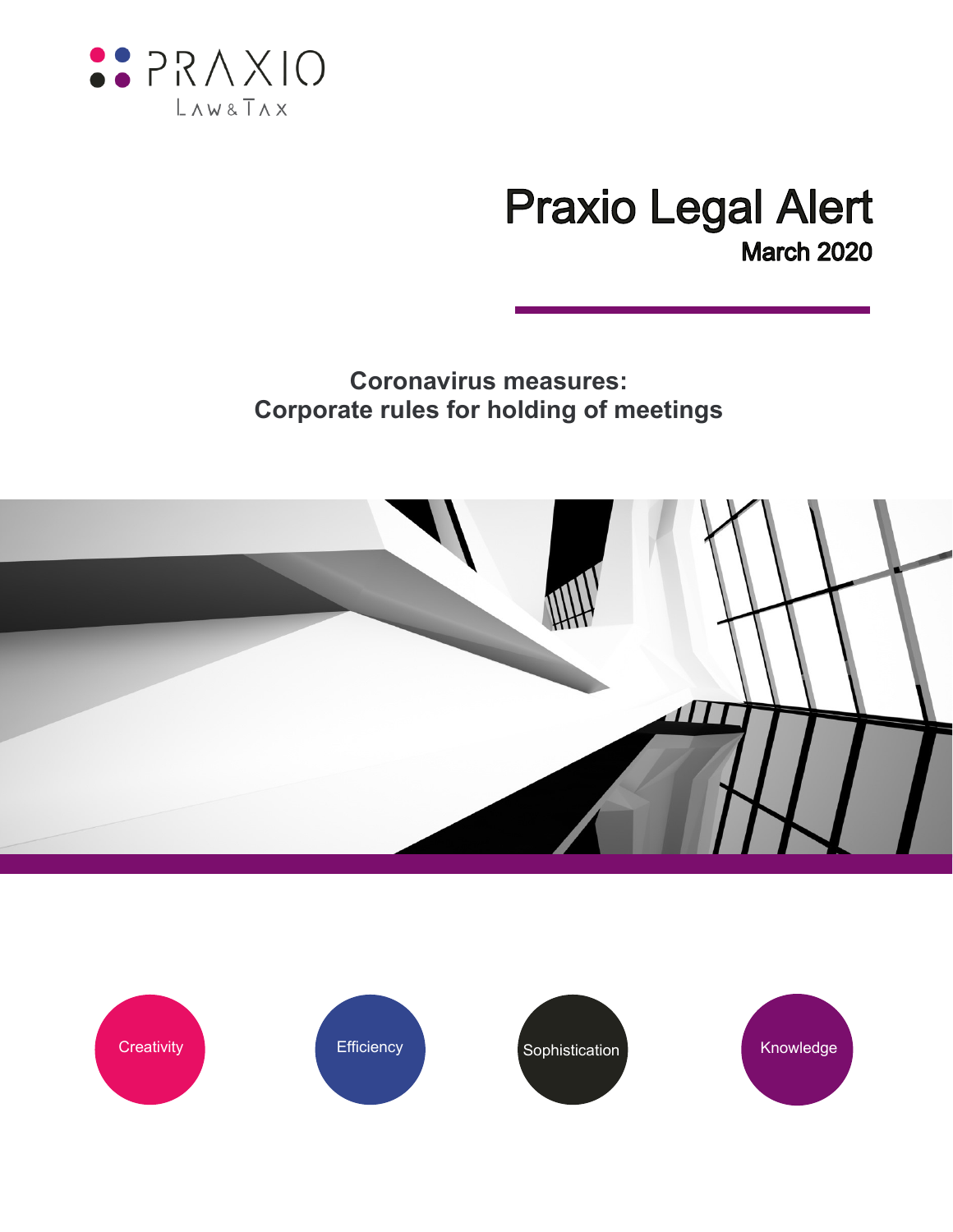

# **Context**

As the coronavirus epidemic has immediate consequences on the good governance of companies and other legal persons, the Grand-Ducal Regulation of 20 March 2020 introducing measures concerning the holding of meetings in companies and other legal persons (the "**Regulation**") has been adopted.

#### **Overview**

The law of 10 August 1915 regarding commercial companies, as amended, as well as the law of 24 May 2011 on the exercise of certain rights of shareholders at meetings general information of listed companies, as amended (the "**Laws**"), provide the rules concerning the holding of shareholders' meetings and other meetings of board of directors and other corporate organs.

The Laws provide corporate organs meetings to be held by physical meeting or by any telecommunication means on the condition that such option be explicitly provided in the articles of associations of companies.

#### **New temporary emergency measures**

Article 1 of the Regulation authorises companies and other legal persons to hold their meetings in particular their shareholders' meetings and boards of directors remotely. In this context, the physical attendance of members is not required.

*A company may, notwithstanding any provision to the contrary in the articles, regardless of the expected number of participants in its general meeting, hold any general meeting without a physical meeting, and require its shareholders or members and other participants in the meeting to attend the meeting and exercise their rights exclusively:*

*1° by voting from a remote location in writing or electronically, provided that the full text of the resolutions or decisions to be taken has been published or communicated to them;*

*2° through a proxy holder […]; or*

*3° by video conference or other telecommunication means permitting their identification*."

By the use of one of these possibilities, the shareholder/manager will be deemed present for the calculation of the quorum and the majority.

Furthermore, notwithstanding any provision to the contrary in the articles of association, annual general meetings of companies and other legal persons may be convened on a date within six months after the end of their financial year or on any date prior to 30 June 2020.

## **Date of effect**

The Regulation entered into force on 20 March 2020 with immediate effect.

## **Further details**

You can have an access to the text of Regulation [here.](http://www.legilux.lu/eli/etat/leg/rgd/2020/03/20/a171/jo)

Should you need any further information, please contact our corporate partner by sending an email to [faruk.durusu@praxiolegal.com](file://///fileserver.spscloud.local/CL006226$/Personal/fellamy_CL006226/_OfficeAutoSave/Outlook/Temp/faruk.durusu@praxiolegal.com)